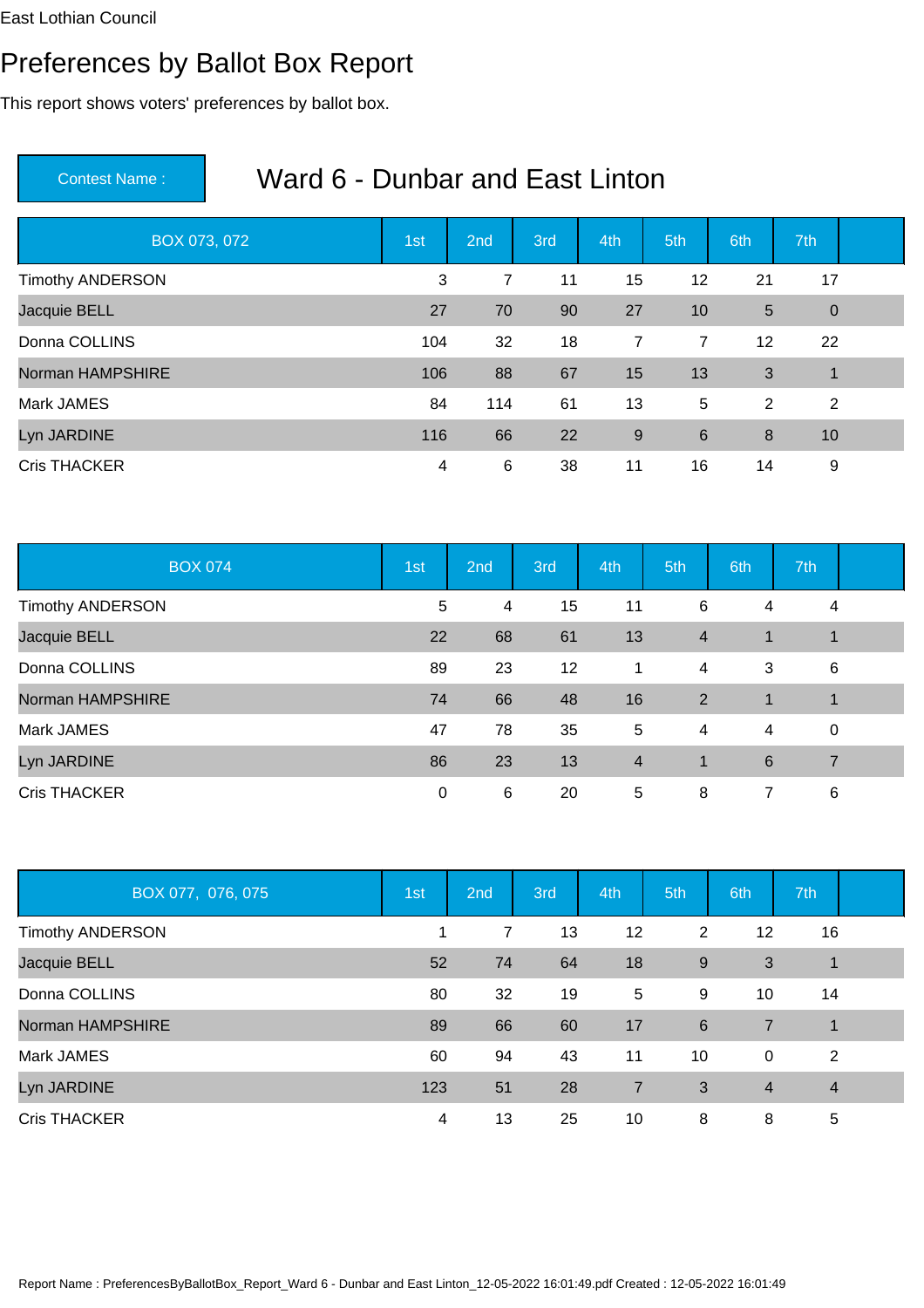# Preferences by Ballot Box Report

This report shows voters' preferences by ballot box.

| <b>BOX 078</b>          | 1st | 2nd | 3rd | 4th | 5th            | 6th         | 7th            |  |
|-------------------------|-----|-----|-----|-----|----------------|-------------|----------------|--|
| <b>Timothy ANDERSON</b> | 2   | 17  | 19  | 10  | 7              | 9           | 18             |  |
| Jacquie BELL            | 58  | 91  | 73  | 18  | $\overline{7}$ | $\mathbf 0$ | $\overline{2}$ |  |
| Donna COLLINS           | 88  | 35  | 19  | 2   | 5              | 15          | 12             |  |
| Norman HAMPSHIRE        | 123 | 72  | 60  | 25  | 10             | 3           | $\overline{1}$ |  |
| Mark JAMES              | 74  | 79  | 52  | 11  | $\overline{7}$ | 5           | $\mathbf 0$    |  |
| Lyn JARDINE             | 107 | 53  | 30  | 9   | 3              | 5           | $\overline{4}$ |  |
| <b>Cris THACKER</b>     | 0   | 16  | 20  | 8   | 16             | 10          | 7              |  |

| <b>BOX 079</b>          | 1st | 2nd | 3rd | 4th | 5th | 6th            | 7th            |  |
|-------------------------|-----|-----|-----|-----|-----|----------------|----------------|--|
| <b>Timothy ANDERSON</b> | 1   | 11  | 28  | 14  | 13  | 12             | 20             |  |
| Jacquie BELL            | 34  | 85  | 78  | 31  | 15  | $\overline{4}$ | $\mathbf{1}$   |  |
| Donna COLLINS           | 67  | 38  | 19  | 7   | 13  | 13             | 21             |  |
| Norman HAMPSHIRE        | 147 | 79  | 69  | 18  | 6   | 6              | $\overline{4}$ |  |
| Mark JAMES              | 83  | 125 | 45  | 9   | 11  | 4              | $\mathbf 0$    |  |
| Lyn JARDINE             | 150 | 56  | 34  | 10  | 2   | 5              | 9              |  |
| <b>Cris THACKER</b>     | 4   | 12  | 43  | 14  | 12  | 20             | 6              |  |

| <b>BOX 080</b>          | 1st | 2 <sub>nd</sub> | 3rd | 4th   | 5th          | 6th            | 7th             |  |
|-------------------------|-----|-----------------|-----|-------|--------------|----------------|-----------------|--|
| <b>Timothy ANDERSON</b> | 1   | 5               | 13  | 12    | 11           | 10             | 20              |  |
| Jacquie BELL            | 21  | 55              | 73  | 41    | 14           | $\overline{2}$ | $\overline{2}$  |  |
| Donna COLLINS           | 44  | 21              | 8   | 6     | 9            | 21             | 20              |  |
| Norman HAMPSHIRE        | 98  | 81              | 60  | 17    | 10           | $\overline{4}$ | $\mathbf 1$     |  |
| Mark JAMES              | 87  | 94              | 48  | 7     | 11           | 5              | 1               |  |
| Lyn JARDINE             | 133 | 64              | 25  | $9\,$ | $\mathbf{1}$ | $\overline{4}$ | $6\phantom{1}6$ |  |
| <b>Cris THACKER</b>     | 8   | 13              | 29  | 12    | 18           | 13             | 6               |  |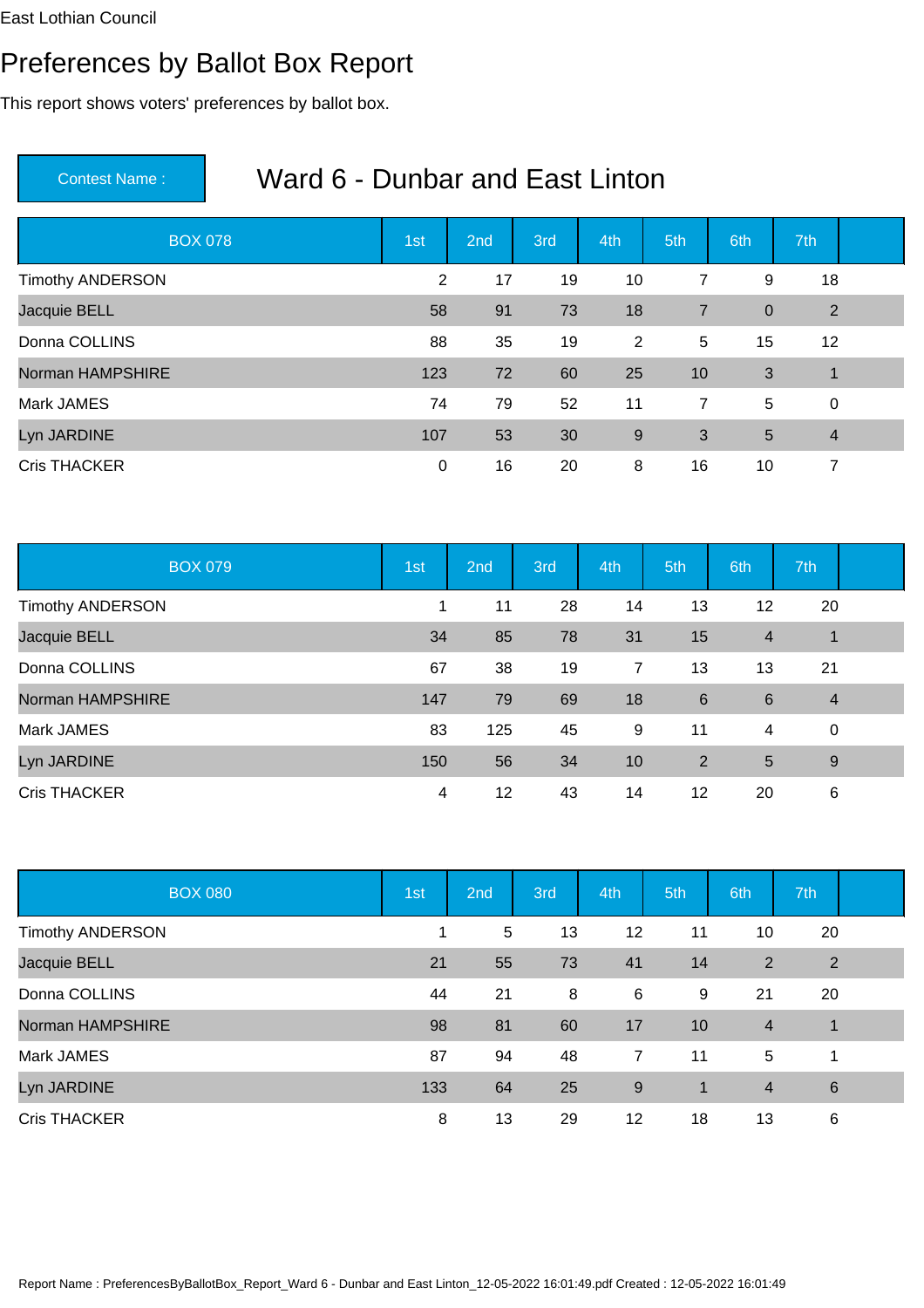# Preferences by Ballot Box Report

This report shows voters' preferences by ballot box.

| <b>BOX 081</b>          | 1st | 2nd | 3rd | 4th | 5th            | 6th            | 7th            |  |
|-------------------------|-----|-----|-----|-----|----------------|----------------|----------------|--|
| <b>Timothy ANDERSON</b> | 2   | 9   | 14  | 12  | 10             | 15             | 16             |  |
| Jacquie BELL            | 38  | 69  | 72  | 26  | 9              | 2              | $\overline{0}$ |  |
| Donna COLLINS           | 64  | 32  | 16  | 10  | 6              | 9              | 16             |  |
| Norman HAMPSHIRE        | 99  | 72  | 61  | 13  | $\overline{7}$ | 3              | $\overline{4}$ |  |
| Mark JAMES              | 77  | 83  | 55  | 12  | $\overline{7}$ | $\overline{7}$ | 2              |  |
| Lyn JARDINE             | 120 | 62  | 18  | 12  | 3              | $\overline{7}$ | 3              |  |
| <b>Cris THACKER</b>     | 1   | 15  | 26  | 12  | 20             | 11             | 8              |  |

| <b>BOX 082</b>          | 1st | 2nd | 3rd | 4th            | 5th            | 6th            | 7th            |  |
|-------------------------|-----|-----|-----|----------------|----------------|----------------|----------------|--|
| <b>Timothy ANDERSON</b> | 1   | 7   | 12  | 4              | 6              | 14             | 20             |  |
| Jacquie BELL            | 66  | 83  | 73  | 27             | $\overline{7}$ | 3              | $\mathbf{1}$   |  |
| Donna COLLINS           | 85  | 33  | 15  | 6              | 6              | 16             | 13             |  |
| Norman HAMPSHIRE        | 127 | 71  | 55  | 18             | 10             | $\overline{4}$ | $\overline{4}$ |  |
| Mark JAMES              | 73  | 90  | 55  | 14             | $\overline{4}$ | 3              | 1              |  |
| Lyn JARDINE             | 120 | 71  | 37  | $\overline{7}$ | 3              | $\mathbf 1$    | 5              |  |
| <b>Cris THACKER</b>     | 4   | 16  | 27  | 13             | 17             | 9              | 5              |  |

| <b>BOX 083</b>          | 1st         | 2 <sub>nd</sub> | 3rd | 4th | 5th | 6th            | 7th             |  |
|-------------------------|-------------|-----------------|-----|-----|-----|----------------|-----------------|--|
| <b>Timothy ANDERSON</b> | 3           | 6               | 8   | 8   | 8   | 20             | 19              |  |
| Jacquie BELL            | 29          | 65              | 77  | 36  | 16  | 1              | $\theta$        |  |
| Donna COLLINS           | 56          | 37              | 16  | 5   | 6   | 15             | 22              |  |
| Norman HAMPSHIRE        | 141         | 58              | 50  | 22  | 9   | $\overline{4}$ | 1               |  |
| Mark JAMES              | 48          | 104             | 43  | 14  | 3   | $\overline{7}$ | $\overline{2}$  |  |
| Lyn JARDINE             | 142         | 39              | 32  | 7   | 3   | 6              | $6\phantom{1}6$ |  |
| <b>Cris THACKER</b>     | $\mathbf 1$ | 19              | 30  | 12  | 22  | 5              | 3               |  |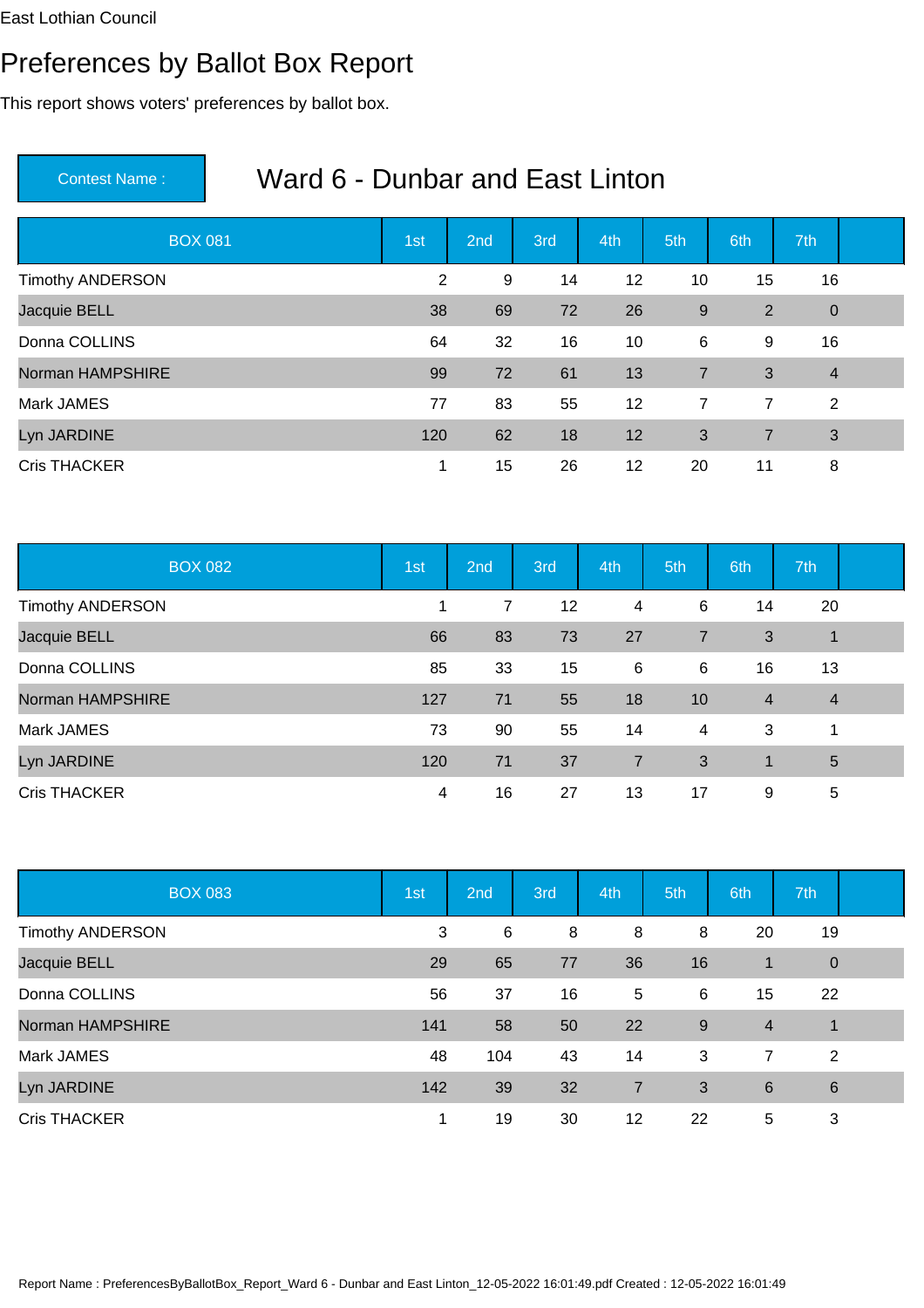# Preferences by Ballot Box Report

This report shows voters' preferences by ballot box.

| BOX 085, 084, 086       | 1st | 2nd | 3rd | 4th            | 5th            | 6th            | 7th             |  |
|-------------------------|-----|-----|-----|----------------|----------------|----------------|-----------------|--|
| <b>Timothy ANDERSON</b> | 2   | 6   | 8   | 5              | 7              | 5              | 13              |  |
| Jacquie BELL            | 48  | 51  | 65  | 19             | 9              | $\overline{2}$ | $\mathbf 1$     |  |
| Donna COLLINS           | 78  | 33  | 13  | $\overline{4}$ | 6              | 11             | 9               |  |
| Norman HAMPSHIRE        | 70  | 57  | 56  | 20             | $\overline{4}$ | $\overline{4}$ | 2               |  |
| Mark JAMES              | 50  | 80  | 36  | $\overline{5}$ | 4              | 2              | 1               |  |
| Lyn JARDINE             | 91  | 38  | 12  | 14             | 2              | 3              | $5\phantom{.0}$ |  |
| <b>Cris THACKER</b>     | 6   | 18  | 25  | 8              | 10             | 8              | 3               |  |

| PVDEL001                | 1st | 2nd | 3rd | 4th | 5th            | 6th            | 7th             |  |
|-------------------------|-----|-----|-----|-----|----------------|----------------|-----------------|--|
| <b>Timothy ANDERSON</b> | 7   | 13  | 14  | 15  | 10             | 16             | 15              |  |
| Jacquie BELL            | 61  | 116 | 81  | 28  | 13             | 3              | $\mathbf 0$     |  |
| Donna COLLINS           | 166 | 37  | 26  | 3   | $\overline{7}$ | 9              | 23              |  |
| Norman HAMPSHIRE        | 118 | 98  | 76  | 17  | 11             | 3              | $\overline{5}$  |  |
| Mark JAMES              | 64  | 103 | 59  | 16  | 6              | 4              | $\mathbf 0$     |  |
| Lyn JARDINE             | 144 | 51  | 33  | 14  | $\overline{1}$ | $\overline{4}$ | $6\phantom{1}6$ |  |
| <b>Cris THACKER</b>     | 3   | 20  | 34  | 14  | 13             | 17             | 3               |  |

| PVDEL002                | 1st | 2 <sub>nd</sub> | 3rd | 4th | 5th            | 6th | 7th |  |
|-------------------------|-----|-----------------|-----|-----|----------------|-----|-----|--|
| <b>Timothy ANDERSON</b> | 2   | 14              | 18  | 18  | 14             | 8   | 16  |  |
| Jacquie BELL            | 75  | 122             | 67  | 25  | $\overline{4}$ | 7   | 1   |  |
| Donna COLLINS           | 144 | 57              | 26  | 5   | $\overline{7}$ | 10  | 10  |  |
| Norman HAMPSHIRE        | 140 | 92              | 74  | 12  | $9\,$          | 3   | 3   |  |
| Mark JAMES              | 73  | 90              | 68  | 15  | 11             | 2   | 4   |  |
| Lyn JARDINE             | 113 | 48              | 34  | 5   | 5              | 15  | 12  |  |
| <b>Cris THACKER</b>     | 4   | 12              | 20  | 11  | 15             | 15  | 13  |  |